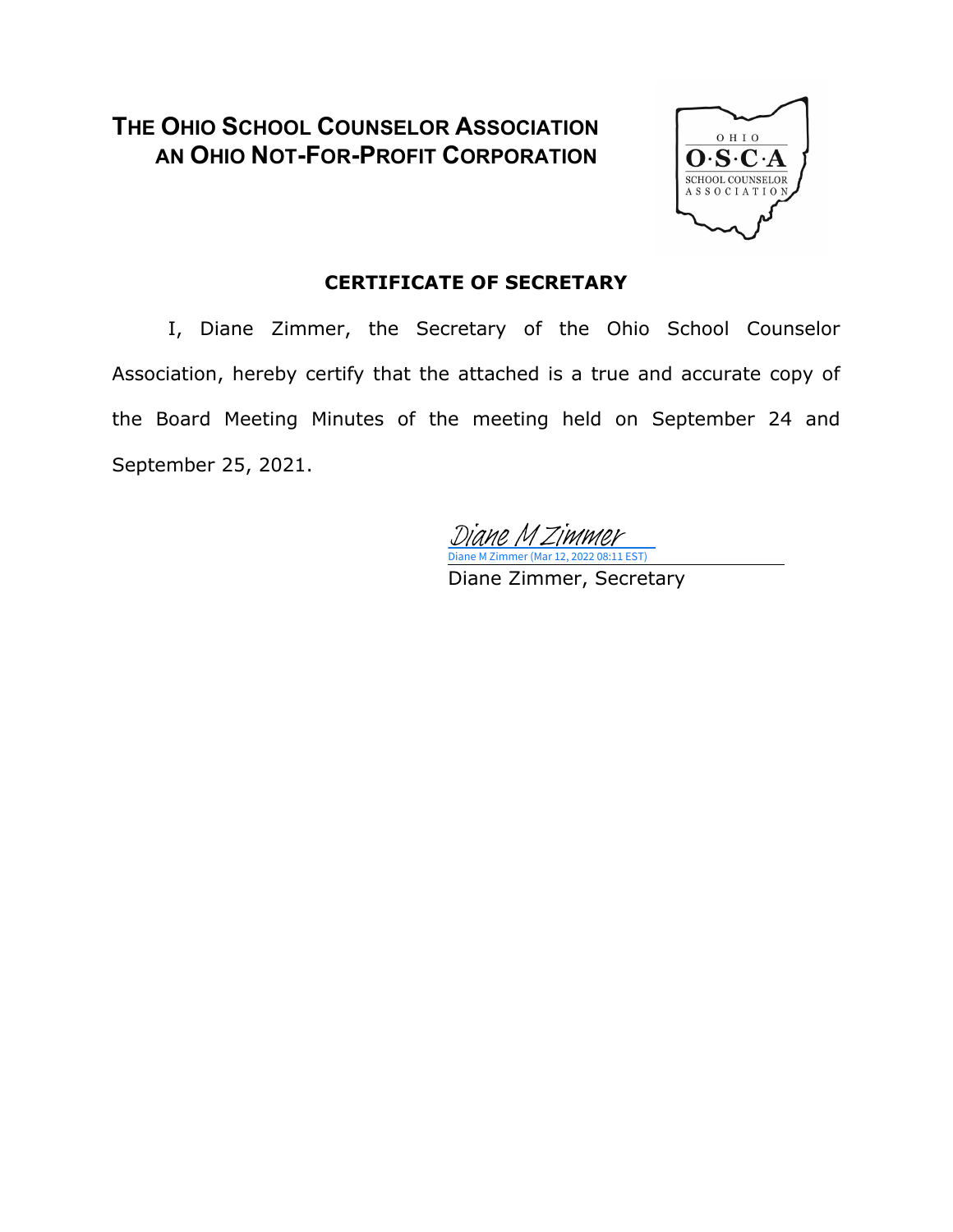# **Ohio School Counselor Association Board Meeting Minutes - September 24-25, 2021**

## **Friday, September 24**

**6:00 PM Welcome, Introductions & Housekeeping**

### **6:15 PM Opening of Meeting (President)**

Roll Call (Secretary)

- онго ASSOCIATI
- Present: Sara Hoffman, WillaMarie Jackson, Michelle Grimm, Dr. Carrie VanMeter, Cara Habermehl, Emily Stamm, Diana Arie, Cara Sanders
- Non-Voting -Laura Hogue, Nichole Miller, Dr. Dakota King-White, Becky School, CJ Conrad, Erin O'Brien, Beth Hinshaw, Shawn Grimm, Julia Wynn, Heather Couch
- Absent: Tutsy Asmus, Dr. Justin Fults, Susan Montincelli, Dr. JP Oehrtman, Dr. Rachael Vitale

Motion to Call Executive Meeting to Order

- First: Darren Miller / Second: Dr. Carrie VanMeter
- For: All / Against: None / Abstain:

Motion to Accept the September 2021 Board Meeting Agenda with Flexibility

- First: Darren Miller / Second: Dr. Carrie VanMeter
- For: All / Against: None / Abstain:

Motion to Accept the July 2021 Board Meeting Minutes

- First: Dr. Diane Zimmer/ Second: Dr. Carrie VanMeter
- For: All / Against: None/ Abstain:

Motion to Accept the Resignation of Erin Miller as At-Large Representative Effective Immediately

- First: Darren Miller / Second: Dr. Carrie VanMeter
- For: All / Against: None / Abstain:

### **6:30 PM Lobbyist Report (Government Advantage Group)**

- General Assembly is busy with redistricting and the map will last for the next 4 years (Lawsuits)School Counselor Model Job Description H.B. 333 - up for the first reading next Tuesday.
- Bill introduced on ACES Committee (no School Counselor on committee)
- S.B. 229 Blended Learning Model
- H.B. 323 Want to ban Critical Race Theory ASCA has released a statement
- S.B. 1 Financial Literacy
- CCP Mature Content, Lower the GPA
- PAC Update
	- $\circ$  \$620.84
	- AOCC Fundraiser Movie Screening "Angst" / Wednesday Evening @ 5:30 or 7:00 / \$600 Fee / Will collect free-will donations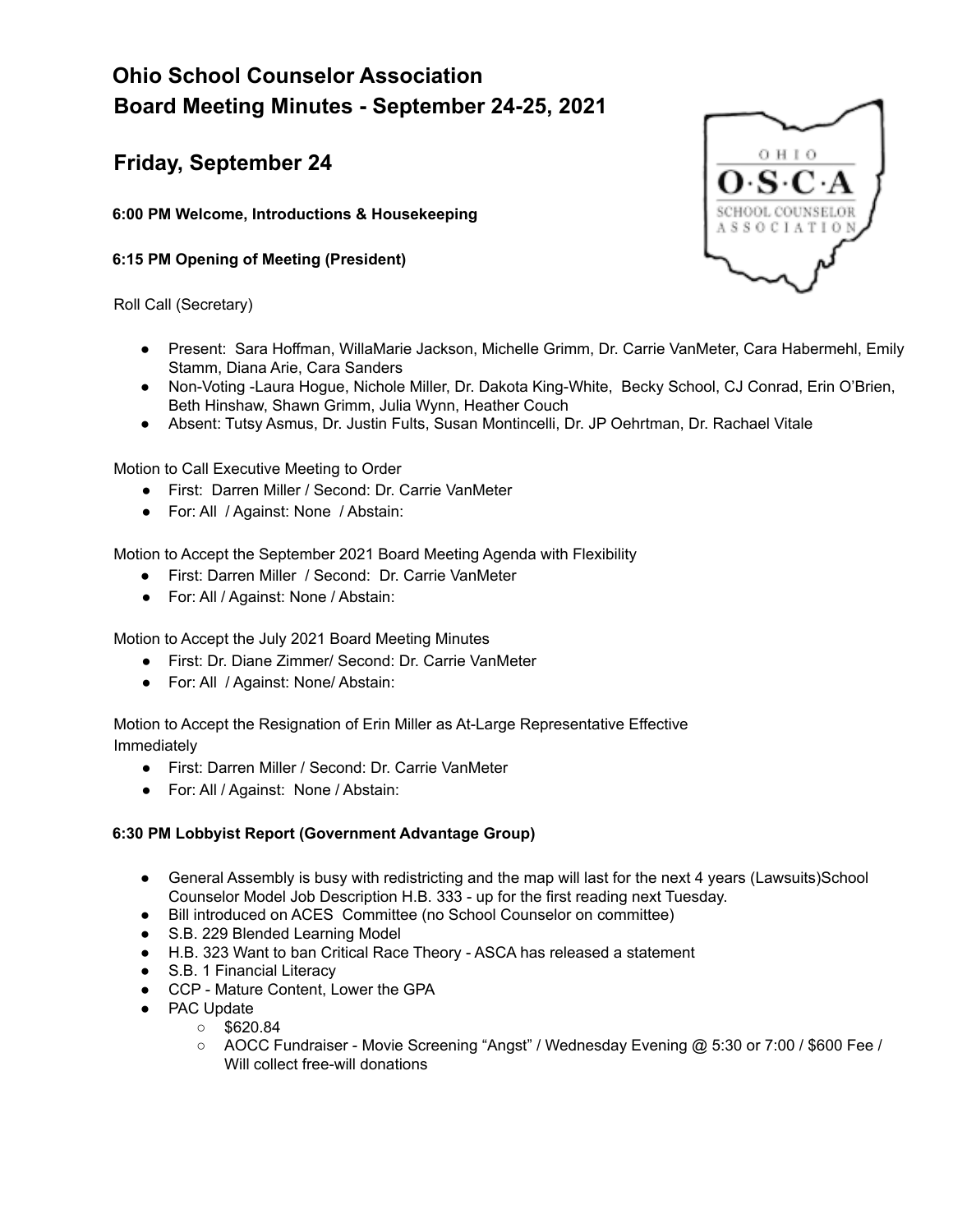### **7:15 PM Financial Report (Treasurer & Executive Director)**

Motion to Approve the September 2021 Fiscal Report

- First: Emily Stamm / Second: Diana Arie
- For: All / Against: None/ Abstain:

Motion to Approve the MOU for Alison Hooper to Provide Support at 2021 AOCC / Approve the Service Contract for Shawn Grime as Executive Director for the 2022 Calendar Year / Approve the Service Contract for Government Advantage Group as Lobbyists for the 2022 Calendar Year

- First: Cara Sanders/ Second: Darren Miller
- For: All / Against: For/ Abstain:

Motion to Approve the Fiscal Year 2022 Budget

- First: Cara Habermehl / Second: Diana Arie
- For: All / Against: None

### **7:45 PM AOCC Update**

- Booth Overview and Sign-Up
	- AOCC Booth Sign-Up
- Stipend/Mileage Reimbursement
	- \$100 for helping with the conference
		- Work shift at booth
		- Present a sessions
		- Assist with Wed. Night PAC Event at 6 pm
		- Assist with Awards Reception Thursday at 6 pm
		- Registration Numbers Update

### **8:15 PM Executive Director Report**

- Name Tags
- RemoteEdX
- Conference COVID Protocol Mask

### **9:00 PM Meeting Adjourned**

### **Saturday, September 25**

### **8:00 AM Breakfast**

### **9:00 AM Operating Procedures Review**

- Sara thanked Nichole, Michelle and Carrie for their years of service.
- Code of Regulations
- Finalize Section on Roles & Responsibilities
- Review of Section V, VI and VII
	- Social Media Committee Chair focus on marketing & communications with President Elect
	- Members Outreach with Secretary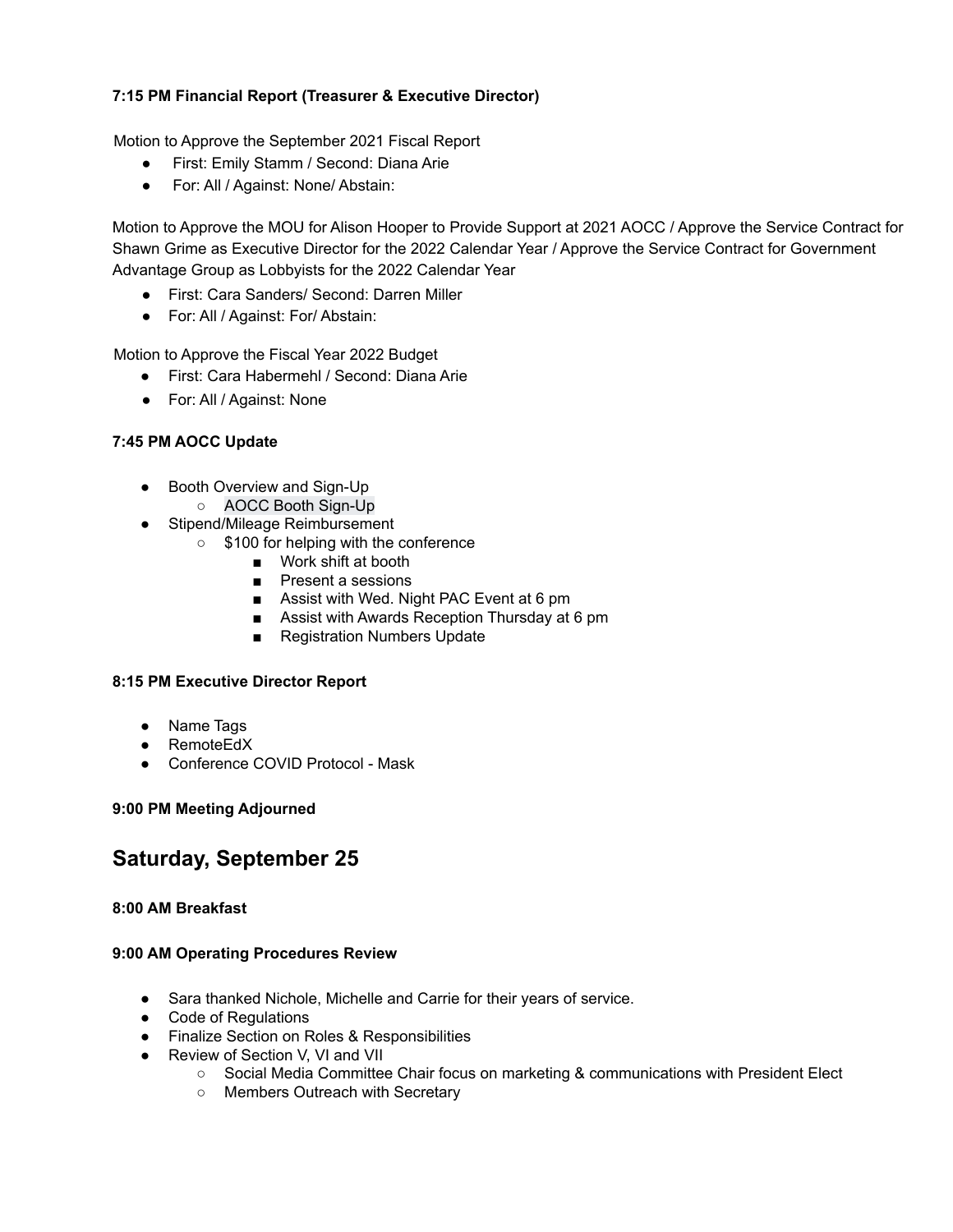- FInancial Management, Policies & Procedures
- Affiliations & Partnerships

### **11:00 AM Executive Committee Update**

- Partnership/Committee Involvement Audit
- Counselor Meet Up with ODE Sara, WilliaMarie, and Michelle
	- **Sep 28, 2021 [@4:00p:](https://teams.microsoft.com/l/meetup-join/19%3ameeting_YmU2OWI2MTMtNjI1Ny00ZDQxLTg2NjktNWY1OWVmZDg4ZGFl%40thread.v2/0?context=%7b%22Tid%22%3a%2250f8fcc4-94d8-4f07-84eb-36ed57c7c8a2%22%2c%22Oid%22%3a%22ff018550-449d-4101-83f9-e38dfbf34017%22%7d)** Standards Overview, importance of standards, high-quality school counseling
	- **Oct 27-29, 2021:** ALL OHIO SCHOOL COUNSELOR [CONFERENCE](https://aocc.site/)
	- **Nov 23, [2021](https://teams.microsoft.com/l/meetup-join/19%3ameeting_MjRiNTI2MTgtMDE5Mi00MzVlLWEyMTMtNTE4NGE1YzQ2NjNk%40thread.v2/0?context=%7b%22Tid%22%3a%2250f8fcc4-94d8-4f07-84eb-36ed57c7c8a2%22%2c%22Oid%22%3a%22ff018550-449d-4101-83f9-e38dfbf34017%22%7d) [@4:00p](https://teams.microsoft.com/l/meetup-join/19%3ameeting_YmU2OWI2MTMtNjI1Ny00ZDQxLTg2NjktNWY1OWVmZDg4ZGFl%40thread.v2/0?context=%7b%22Tid%22%3a%2250f8fcc4-94d8-4f07-84eb-36ed57c7c8a2%22%2c%22Oid%22%3a%22ff018550-449d-4101-83f9-e38dfbf34017%22%7d)[:](https://teams.microsoft.com/l/meetup-join/19%3ameeting_MjRiNTI2MTgtMDE5Mi00MzVlLWEyMTMtNTE4NGE1YzQ2NjNk%40thread.v2/0?context=%7b%22Tid%22%3a%2250f8fcc4-94d8-4f07-84eb-36ed57c7c8a2%22%2c%22Oid%22%3a%22ff018550-449d-4101-83f9-e38dfbf34017%22%7d)** Standard 1 (Comprehensive school counseling program plan)
	- **Jan 25, [2022](https://teams.microsoft.com/l/meetup-join/19%3ameeting_OTZmYzBhNzctMTJlYS00NDg5LWFhZDEtYWE4ZGEwN2ExYjk5%40thread.v2/0?context=%7b%22Tid%22%3a%2250f8fcc4-94d8-4f07-84eb-36ed57c7c8a2%22%2c%22Oid%22%3a%22ff018550-449d-4101-83f9-e38dfbf34017%22%7d) [@4:00p](https://teams.microsoft.com/l/meetup-join/19%3ameeting_YmU2OWI2MTMtNjI1Ny00ZDQxLTg2NjktNWY1OWVmZDg4ZGFl%40thread.v2/0?context=%7b%22Tid%22%3a%2250f8fcc4-94d8-4f07-84eb-36ed57c7c8a2%22%2c%22Oid%22%3a%22ff018550-449d-4101-83f9-e38dfbf34017%22%7d)[:](https://teams.microsoft.com/l/meetup-join/19%3ameeting_OTZmYzBhNzctMTJlYS00NDg5LWFhZDEtYWE4ZGEwN2ExYjk5%40thread.v2/0?context=%7b%22Tid%22%3a%2250f8fcc4-94d8-4f07-84eb-36ed57c7c8a2%22%2c%22Oid%22%3a%22ff018550-449d-4101-83f9-e38dfbf34017%22%7d)** Standard 2 (Direct services for academic, career and social/emotional development)
	- **Feb 22, [2022](https://teams.microsoft.com/l/meetup-join/19%3ameeting_MTBkYWMyZjEtNTZmNS00MTk3LTljNjAtMzZhZjI3NWQ3NjAy%40thread.v2/0?context=%7b%22Tid%22%3a%2250f8fcc4-94d8-4f07-84eb-36ed57c7c8a2%22%2c%22Oid%22%3a%22ff018550-449d-4101-83f9-e38dfbf34017%22%7d) [@4:00p](https://teams.microsoft.com/l/meetup-join/19%3ameeting_YmU2OWI2MTMtNjI1Ny00ZDQxLTg2NjktNWY1OWVmZDg4ZGFl%40thread.v2/0?context=%7b%22Tid%22%3a%2250f8fcc4-94d8-4f07-84eb-36ed57c7c8a2%22%2c%22Oid%22%3a%22ff018550-449d-4101-83f9-e38dfbf34017%22%7d)[:](https://teams.microsoft.com/l/meetup-join/19%3ameeting_MTBkYWMyZjEtNTZmNS00MTk3LTljNjAtMzZhZjI3NWQ3NjAy%40thread.v2/0?context=%7b%22Tid%22%3a%2250f8fcc4-94d8-4f07-84eb-36ed57c7c8a2%22%2c%22Oid%22%3a%22ff018550-449d-4101-83f9-e38dfbf34017%22%7d)** Standard 3 (Indirect services: partnerships and referrals)
	- **Mar 22, [2022](https://teams.microsoft.com/l/meetup-join/19%3ameeting_YjlhNzNkMjgtM2JjOC00ZDgyLWI3NzktOThlYTZhZTRlZDgx%40thread.v2/0?context=%7b%22Tid%22%3a%2250f8fcc4-94d8-4f07-84eb-36ed57c7c8a2%22%2c%22Oid%22%3a%22ff018550-449d-4101-83f9-e38dfbf34017%22%7d) [@4:00p](https://teams.microsoft.com/l/meetup-join/19%3ameeting_YmU2OWI2MTMtNjI1Ny00ZDQxLTg2NjktNWY1OWVmZDg4ZGFl%40thread.v2/0?context=%7b%22Tid%22%3a%2250f8fcc4-94d8-4f07-84eb-36ed57c7c8a2%22%2c%22Oid%22%3a%22ff018550-449d-4101-83f9-e38dfbf34017%22%7d)[:](https://teams.microsoft.com/l/meetup-join/19%3ameeting_YjlhNzNkMjgtM2JjOC00ZDgyLWI3NzktOThlYTZhZTRlZDgx%40thread.v2/0?context=%7b%22Tid%22%3a%2250f8fcc4-94d8-4f07-84eb-36ed57c7c8a2%22%2c%22Oid%22%3a%22ff018550-449d-4101-83f9-e38dfbf34017%22%7d)** Standard 4 (Continuous improvement using data to identify needs, implement programs, evaluate impact)
	- **Apr 26, [2022](https://teams.microsoft.com/l/meetup-join/19%3ameeting_ZjhmZmU5ZGEtYzkyZi00NjJjLTg4YzEtZTBkZGRmNzA2NjFk%40thread.v2/0?context=%7b%22Tid%22%3a%2250f8fcc4-94d8-4f07-84eb-36ed57c7c8a2%22%2c%22Oid%22%3a%22ff018550-449d-4101-83f9-e38dfbf34017%22%7d) [@4:00p](https://teams.microsoft.com/l/meetup-join/19%3ameeting_YmU2OWI2MTMtNjI1Ny00ZDQxLTg2NjktNWY1OWVmZDg4ZGFl%40thread.v2/0?context=%7b%22Tid%22%3a%2250f8fcc4-94d8-4f07-84eb-36ed57c7c8a2%22%2c%22Oid%22%3a%22ff018550-449d-4101-83f9-e38dfbf34017%22%7d)[:](https://teams.microsoft.com/l/meetup-join/19%3ameeting_ZjhmZmU5ZGEtYzkyZi00NjJjLTg4YzEtZTBkZGRmNzA2NjFk%40thread.v2/0?context=%7b%22Tid%22%3a%2250f8fcc4-94d8-4f07-84eb-36ed57c7c8a2%22%2c%22Oid%22%3a%22ff018550-449d-4101-83f9-e38dfbf34017%22%7d)** Standard 5 (Leadership and advocacy)
	- **May 24, [2022](https://teams.microsoft.com/l/meetup-join/19%3ameeting_MTQ3NzJjNGMtM2Y1NS00NWYyLTg0ZWQtOTAwYTA0Y2I0Nzdj%40thread.v2/0?context=%7b%22Tid%22%3a%2250f8fcc4-94d8-4f07-84eb-36ed57c7c8a2%22%2c%22Oid%22%3a%22ff018550-449d-4101-83f9-e38dfbf34017%22%7d) [@4:00p](https://teams.microsoft.com/l/meetup-join/19%3ameeting_YmU2OWI2MTMtNjI1Ny00ZDQxLTg2NjktNWY1OWVmZDg4ZGFl%40thread.v2/0?context=%7b%22Tid%22%3a%2250f8fcc4-94d8-4f07-84eb-36ed57c7c8a2%22%2c%22Oid%22%3a%22ff018550-449d-4101-83f9-e38dfbf34017%22%7d):** Standard 6 (Professional responsibility, knowledge and growth) and finishing the year and reflecting for the next
- Carrie Ethics Committee for ASCA Ethical Standards b.1, b.2, & b.3
- Group of OSCA members and maybe a booth at AOCC feedback from attendees
- Michelle CCP committee, 12th graders without a diploma
- Ohio Military Interstate Children's Compact Darren Miller
- The Governor's Ohio School Safety Working Group J.P. Oerhtman
- Nichole Whole Child Mental Health/SEL Summit
- Shawn Math Pathways, FAFSA committee, Remote Edx
- Trauma-Informed Advisory Board Dakota King-White
- Black Student Task Force
- Diversify the Education Profession in Ohio- Ohio Department of Higher Education
- ODE FAFSA website ITSFourYOU

### **12:00 PM Guest Presentations**

Ohio Department of Education

- Graham Wood
	- OhDex reports on students projected plan
	- Graduation Plans for IEP Students
	- Transfer Students
- Cassie Palsgrove
	- Support school counselors through the Stark County ESC

### **12:30 PM Lunch**

### **1:30 PM Officer Reports**

- Advocacy & Outreach (Laura Hogue) looking at doing a PD for the OSCAR and how to complete it, use it, and be rewarded for it. Laura wants to get more members to get involved and discussed how it could help with their evaluation. Looking at an open room to support AOCC attendees in learning about the OSCAR.
- Equity & Inclusion (Dakota King-White)- training for the board and found several possible individuals looking at the first board meeting of next year. A partnership between Cleveland State University and ODE to help schools in promoting an equitable school climate.
- https://cehs.csuohio.edu/sites/default/files/promoting a positive and equitable school climate during the